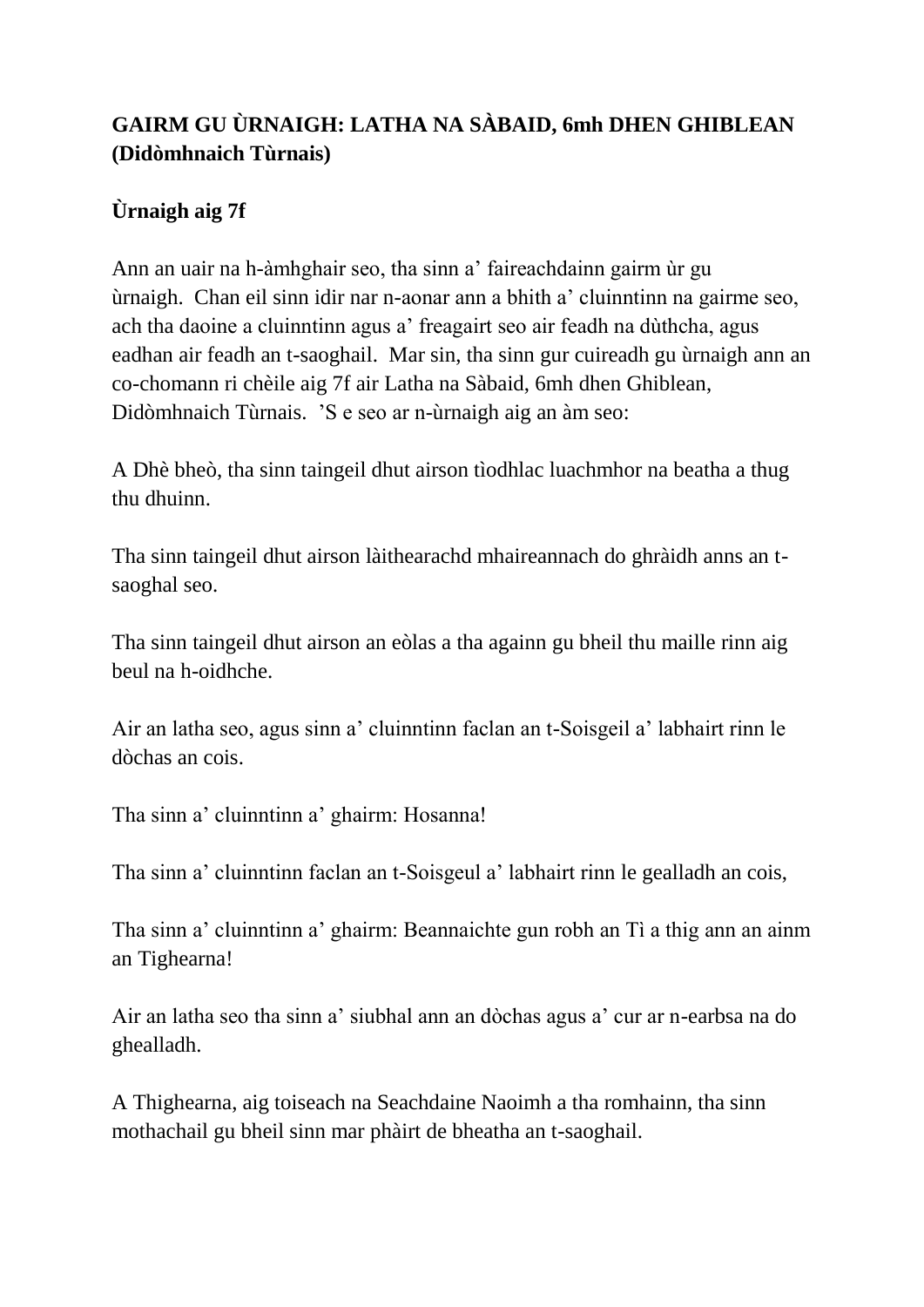Tha sinn a' faireachdainn làithearachd na feadhainn a tha faisg oirnn, agus na feadhainn a tha dealaichte bhuainn.

Doirt a-nuas do ghràdh oirnn uile, iadsan a tha faisg oirnn, agus iadsan a tha fada bhuainn.

A Thighearna, tha sinn a' smaoineachadh orrasan uile a tha ri saothair ann an obair a tha cudromach dhan choimhearsachd air fad,

agus air a bheil sinn eisimeileach. Tha sinn ag ùrnaigh air an son uile: airson dràibhearan-lìbhrigidh agus luchd-puist, airson luchd-sgudail agus luchd-glanaidh, airson luchd-poilis agus luchd-cùraim, Dìon iad uile, agus cùm iad sàbhailte.

Tha sinn ag ùrnaigh airson nursaichean agus dotairean, airson luchd-saidheans agus lannsairean, airson mnathan-glùine agus dràibhearan nan carbadan-èiginn.

Dìon iad uile, agus coimhead orra-san.

Tha sinn ag ag ùrnaigh air an son aig a bheil ùghdarras, air an son a tha a' dèanamh co-dhùnaidhean a tha bhualas oirnn uile agus air ar beathannan gu lèir.

Dìon iad, agus meudaich an cuid gliocais agus tuigse.

A Thighearna, na do thròcair, èist ri ar n-ùrnaigh. Tabhair dhuinn creideamh airson na seachdainne a tha romhainn, ann an làthaireachd an Tighearna Ìosa Chrìosd, a chaidh a cheusadh agus a dh'èirich a-rìthist.

Amen.

Soidhnichte:

An Ceart Urramach Cailean Mac na Ceardaich, Moderàtor Àrd-Sheanadh Eaglais na h-Alba